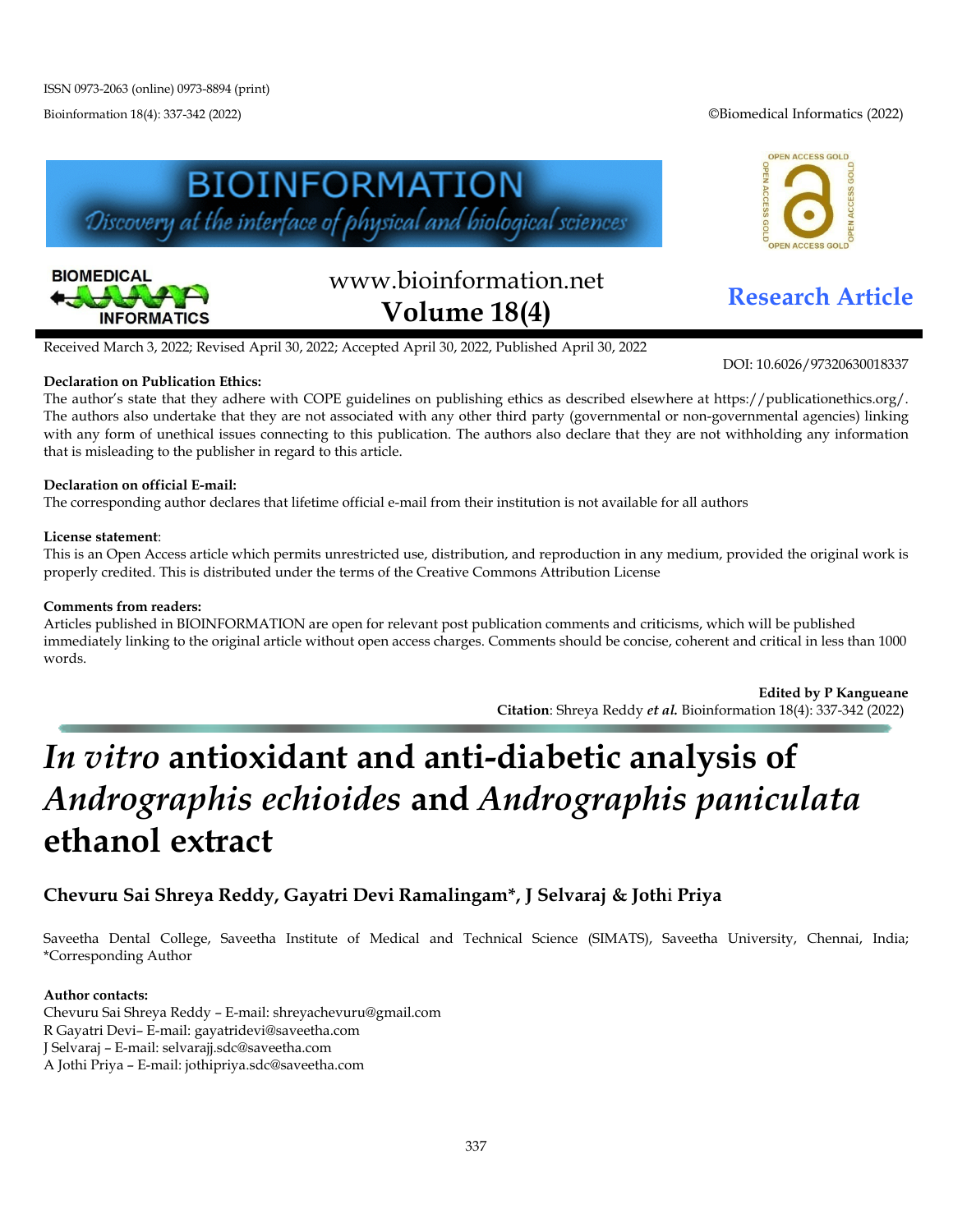#### **Abstract**:

It is of interest to analyse and compare the antioxidant and anti-diabetic activity of ethanolic extracts of Andrographis echioides and Andrographis paniculata. *Andrographis echioides* and *Andrographis paniculata* were collected from a local farm. In vitro antioxidant activity was assessed by the potential of Piperine, Lupeol, beta sitosterol; DPPH free radical scavenging assay was performed by Liyana Pathirana and Shahidi method. *In vitro* anti-diabetic activity was assessed by alpha amylase inhibitory activity and alpha glucosidase inhibitory activity. The data were analysed by one-way-ANOVA to check the statistical significance among the groups and considered at the levels of p<0.05. Both the ethanolic extracts of *Andrographis echioides* and *Andrographis paniculata* showed significant antioxidant and anti-diabetic potential in a dose-dependent manner (100-500µg) and can be used as potential antidiabetic agents. Similar to antioxidant potential, *Andrographis paniculata* exhibited an increased anti-diabetic potential compared to *Andrographis echioides*. Data shows that the ethanolic extracts of *Andrographis echioides* and *Andrographis paniculata* possessed antioxidant and anti-diabetic activity and hence our present findings conclude that both plants can be considered for the development of natural drugs for the management of diabetes.

**Keywords**: Diabetes, antioxidant, *Andrographis echioides* and *Andrographis paniculata*, Innovative techniques.

#### **Background:**

The number of people suffering with diabetes in India has increased from 26 million in 1990 to 65 million in 2016 **[1]**. The species of these plants may represent a source of new hypoglycemic compounds for developing better remedies to treat diabetic patients without serious side effects **[2]**. The oxygen which is indispensable for life, under uncertain conditions has harmful effects on the human body **[3]**. Most of the harmful effects of oxygen are due to formation and activation of certain chemical compounds, known as ROS, which have a tendency to donate oxygen to other compounds **[4]**. Free radicals and antioxidants have become commonly used terms in modern discussion and relatability of disease mechanisms **[5]**. Andrographis echioides and Andrographis paniculata were given much attention in recent times, because of the therapeutics, pharmaceutical and health protective value as potential plants for treating the Dengue fever **[6]**. Hence, it has a very high demand and usage in international markets. Andrographolide, Dehydroandrographolide, Neoandrographolide and deoxyandrographolide are the main bioactive compounds present in these plants **[7]**. Andrographis echioides is located in the dry lands of South Asian countries. Andrographis paniculata is used as a herbal medicine in India, Bangladesh, China and Hong Kong **[8, 9]**. Andrographis paniculata has a broad range of pharmacological effects including anticancer, antidiarrheal, anti hepatitis, anti microbial, anti malarial, and antioxidant activities [10]. Our team has extensive knowledge and research experience that has translated into high quality publications **[11–13, 14–19, 20–30]**. Recent demand has increased for Andrographis echioides and Andrographis paniculata which led to the research of these plants in treating various diseases. Therefore, it is of interest to document the antioxidant and antidiabetic activity of Andrographis echioides and Andrographis paniculata ethanol extracts were compared in vitro.

#### **Materials and methods:**

#### *Chemicals:*

All chemicals and reagents used for this research work were purchased from Sigma Chemical Company St. Louis, MO, USA; Invitrogen, USA; Eurofins Genomics India Pvt Ltd, Bangalore, India; New England Biolabs (NEB), USA.

#### *Collection of plant material:*

*Andrographis echioides* and *Andrographis paniculata* were collected from Chennai District, Tamil Nadu, India. The species were identified and authenticated at the Department of Centre for Advanced Study in Botany, University of Madras, and Chennai, India. The bark leaves and flower parts of the plant were shadedried, cut into small pieces and coarsely powdered. The coarse powder was used for extraction with ethanol.

#### *Preparation of plant extracts:*

1kg of dry powders from leaves from both plants was taken in individual aspirator bottles; 3 liters of ethanol was used and the mixture was shaken occasionally for 72 hours. Then the extract was filtered. This procedure was repeated three times and all extracts were decanted and pooled. The extracts were filtered before drying using whatman filter paper no 2 on a Buchner funnel and the solvent was removed by vacuum distillation in a rotary evaporator at 40˚C; the extracts were placed in pre-weighed flasks before drying.

#### *Assessment of in vitro anti-diabetic activity by plant extract Inhibition of albumin denaturation:*

The anti-diabetic activity of the plant extract was studied by the inhibition of albumin denaturation technique which was studied according to the methods of Mizushima and Kobayash, 1968 and Sakat *et al*. (2010) followed with minor modifications. The reaction mixture consisted of test extracts and 1% aqueous solution of bovine albumin fraction, pH of the reaction mixture was adjusted using a small amount of 1N HCl. The plant extract with increase in concentration (100 to 500 μg/ml) were incubated at 37˚C for 20 min and then heated to 51 o C for 20 min, after cooling the samples the turbidity was measured at 660nm.(UVVisible Spectrophotometer Model 371, Elico India Ltd) The experiment was performed in triplicate. In this study, Aspirin was used as a standard antidiabetic drug.

Calculation: % Inhibition=100-((A1 -A2)/A0)\*100)

#### *Statistical analysis:*

The data were analysed statistically using one way analysis of variance (ONE-WAY ANOVA). Duncan Multiple range test was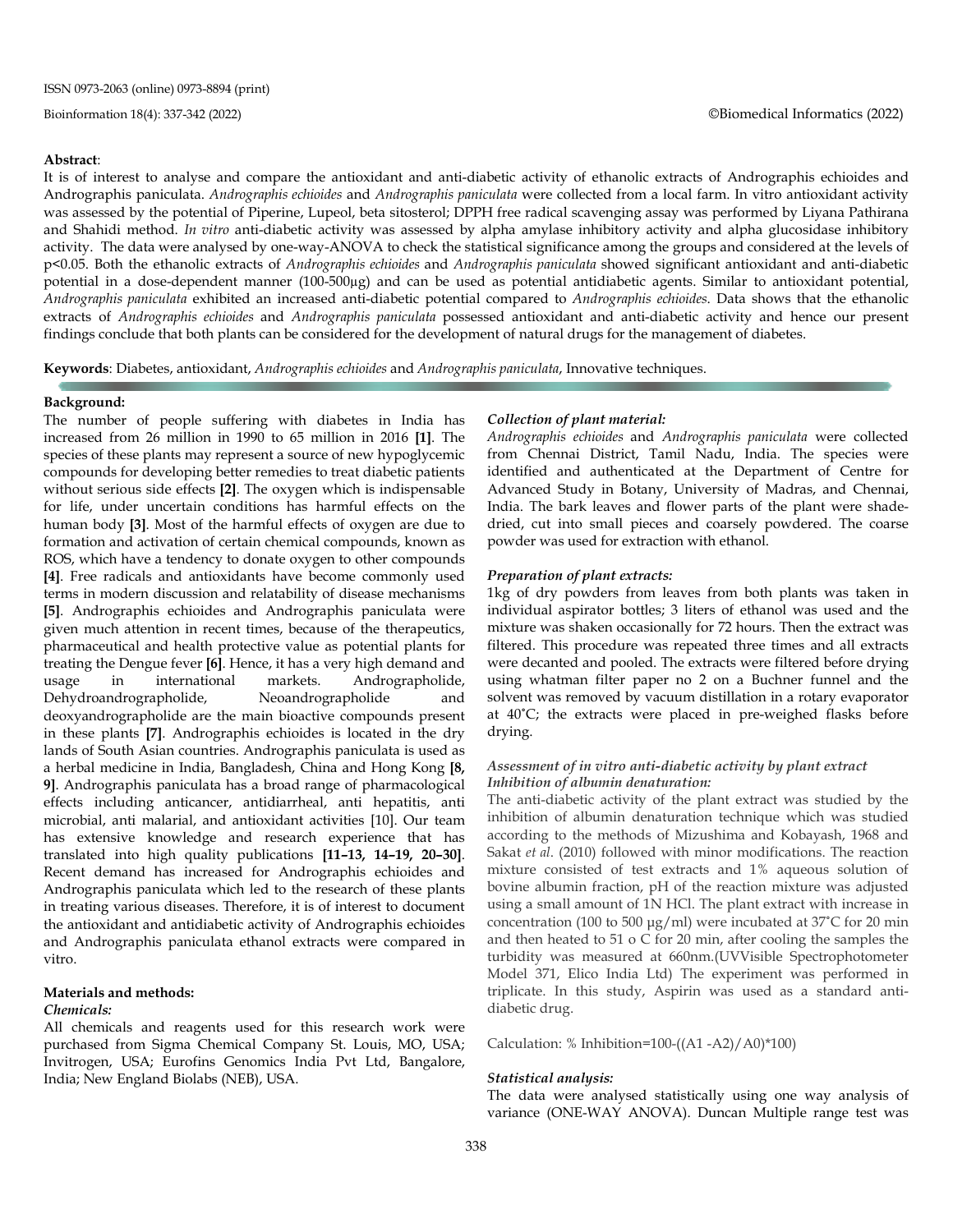used to analyze the statistical significance between groups. The levels of significance were considered at the levels of p<0.05. **Results:**

#### *Alpha amylase inhibitory activity of Andrographis echioides*

In the present study, *Andrographis echioides* significantly (p<0.05) increased the *Alpha amylase inhibitory activity* in a dosedependent manner (100-500µg/ml). However, 400 and 500µg concentrations exhibited the maximum activity in inhibiting the alpha amylase (**Figure 1**), suggesting that the plant has potential antidiabetic activity.



**Figure 1:** α-amylase inhibitory activity of *Andrographis echioides*  extract. Each bar represents the mean ± SD of 6 observations with P  $< 0.05$ . (a) compared with 100 µg; (b) compared with 200 µg; (c) compared with 300 µg and (d) compared with 400µg.



**Figure 2:** α-amylase inhibitory- *activity of Andrographis paniculata* extract. Each bar represents mean ± SD of 6 observations with P < 0.05. (a) compared with 100  $\mu$ g; (b) compared with 200  $\mu$ g; (c) compared with 300 µg and (d) compared with 400µg.



*I*n the present study, *Andrographis paniculata* significantly (p<0.05) increased the *Alpha amylase inhibitory activity* in a dosedependent manner (100-500µg/ml). However, 400 and 500µg concentrations exhibited the maximum activity in inhibiting the alpha amylase (**Figure 2**), suggesting *t*hat the plant has potential antidiabetic activity.

#### *Alpha glucosidase inhibitory activity*

*Alpha glucosidase inhibitory activity of Andrographis echioides*

*In the present study, Andrographis echioides significantly (p<0.05)* increased the *Alpha glucosidase inhibitory activity* in a dosedependent manner (100-500µg/ml). However, 400 and 500µg concentrations exhibited the maximum activity in inhibiting the alpha amylase (**Figure 3**), suggesting that the plant has potential antidiabetic activity.



**Figure 3:** α-glucosidase inhibitory activity of *Andrographis echioides*  extract. Each bar represents mean ± SD of 6 observations with P < 0.05. (a) compared with 100  $\mu$ g; (b) compared with 200  $\mu$ g; (c) compared with 300  $\mu$ g and (d) compared with 400 $\mu$ g.



**Figure 4:** α-glucosidase inhibitory activity of *Andrographis paniculata* extract. Each bar represents mean ± SD of 6 observations with P <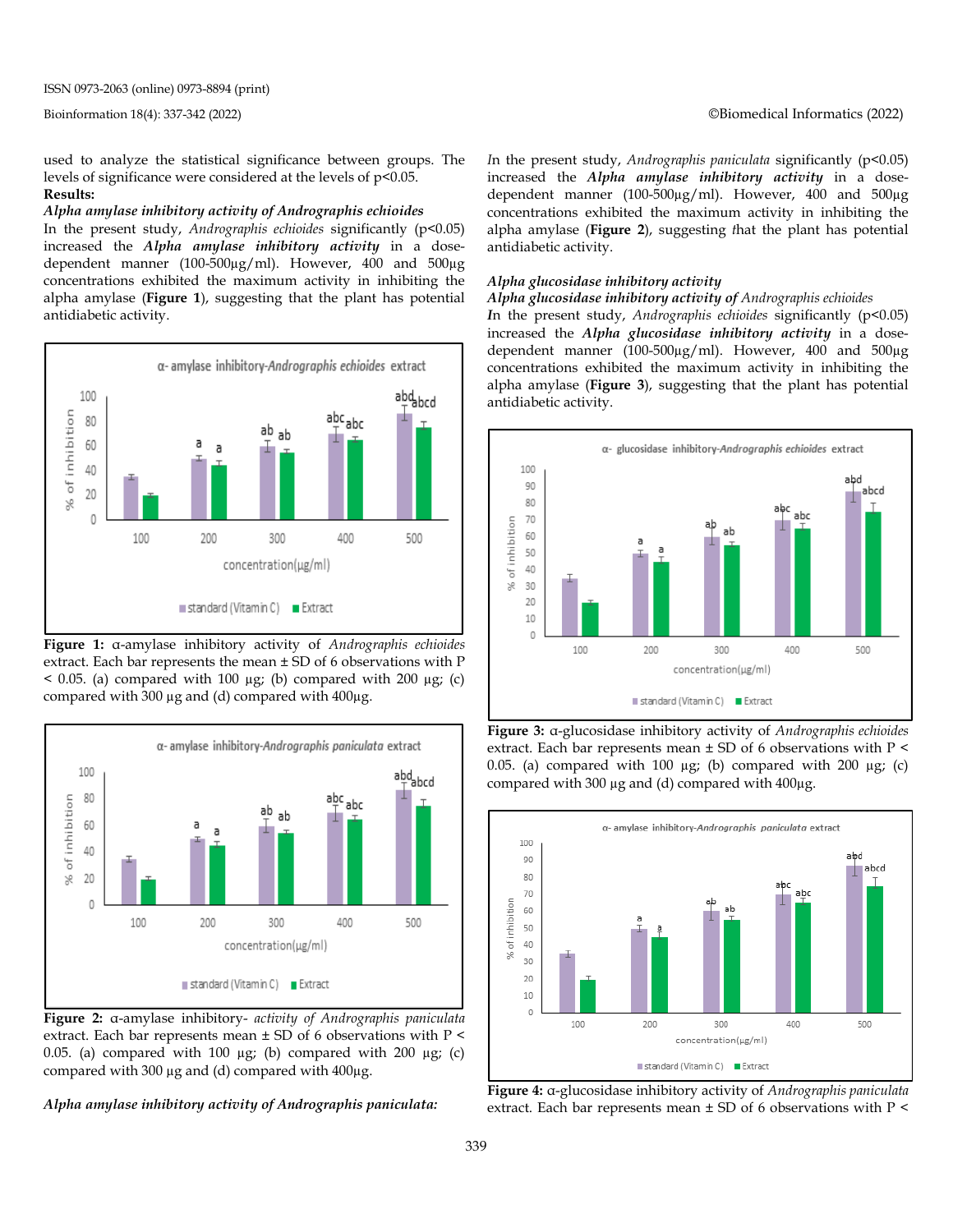0.05 (a) compared with 100  $\mu$ g; (b) compared with 200  $\mu$ g; (c) compared with 300  $\mu$ g and (d) compared with 400 $\mu$ g.

*Alpha glucosidase inhibitory activity of Andrographis paniculata: I*n the present study, *Andrographis paniculata* significantly (p<0.05) increased the *Alpha glucosidase inhibitory activity* in a dosedependent manner (100-500µg/ml). However, 400 and 500µg concentrations exhibited the maximum activity in inhibiting the alpha amylase (**Figure 3**), suggesting that the plant has potential anti-diabetic activity.

#### *In vitro antioxidant activity*

#### *DPPH radical scavenging activity of Andrographis echioides*

*I*n the present study, *Andrographis Andrographis echioides* significantly (p<0.05) increased the DPPH radical scavenging activity in a dose-dependent manner (100-500µg/ml). However, 400 and 500µg concentrations exhibited the maximum activity in inhibiting the alpha amylase (**Figure 5**), suggesting that the plant has potential antidiabetic activity.



**Figure 5:** DPPH radical scavenging activity of *Andrographis echioides* extract. Each bar represents mean ± SD of 6 observations with P < 0.05. (a) compared with 100  $\mu$ g; (b) compared with 200  $\mu$ g; (c) compared with 300  $\mu$ g and (d) compared with 400 $\mu$ g.



**Figure 6:** DPPH radical scavenging activity of *Andrographis echioides*  extract. Each bar represents mean ± SD of 6 observations with P < 0.05. (a) compared with 100  $\mu$ g; (b) compared with 200  $\mu$ g; (c) compared with 300 µg and (d) compared with 400µg.

#### *DPPH radical scavenging activity of Andrographis paniculata*

Data shows that *Andrographis paniculata* significantly (p<0.05) increased the DPPH radical scavenging activity in a dosedependent manner (100-500µg/ml). However, 400 and 500µg concentrations exhibited the maximum activity in inhibiting the alpha amylase (**Figure 6**), suggesting that the plant has potential antidiabetic activity.

#### **Discussion:**

Antioxidant activity of aqueous seed extract of *Andrographis echioides* and *Andrographis paniculata* was determined by DPPH free radical scavenging assay. Free radicals / molecules possessing an unpaired electron lead to oxidative stress. The effects of the antioxidants on DPPH free radical scavenging was considered to be due to their hydrogen donating ability. The results obtained in the study show that both the species exhibit significant antioxidant activity as compared with the standard Vitamin C. *Andrographis paniculata* significantly exhibited a higher antioxidant activity as compared to the *Andrographis echioides* **[31]**. Further studies may be needed to find out the potential health benefits of the extracts in prevention and scavenging of free radicals. In the study, in vitro αamylase inhibitory activity and α glucosidase inhibitory activity of extracts of *Andrographis echioides* and *Andrographis paniculata* were studied. Results revealed a dose dependent increase in % of inhibitory activity. The extracts showed potent anti diabetic activity in a dose dependent manner, with comparison and increased in a dose dependent manner as compared to the standard. There is a positive relationship between the extracts and ability to inhibit αglucosidase and α-amylase **[32]**. Outcome of this study indicates that extracts of *Andrographis echioides* and *Andrographis paniculata*  could be used as potential antidiabetic agents **[33]**. Similar to antioxidant potential, *Andrographis paniculata* exhibited an increased anti-diabetic potential compared to *Andrographis echioides*. In *Andrographis echioides*, the whole plant is beneficial in controlling the blood glucose level and reducing or preventing diabetes*. Andrographis echioides* improves the lipid metabolism and prevents diabetic complications from lipid peroxidation and antioxidant systems. This could be useful for prevention or early treatment of diabetic disorders **[34]**. Ethanol extract of this plant possesses significant antihyperglycemic, antihyperlipidemic, and antioxidant effects in alloxan induced diabetic rats. *Andrographis echioides*, the whole plant parts - leaf, stem, roots, all are beneficial in controlling blood sugar and can be used in treatment of diabetes. The *Andrographis paniculata* can be used in treatment in reducing sugar levels, controlling diabetes **[35]***. Andrographis paniculata* is potentially developed as an alternative anti-diabetic agent **[36]***. Andrographis paniculata* give the best anti-diabetic activity to treat obese diabetic conditions **[37]**. The effects of combination of extracts from *Andrographis paniculata* [Burm .f.] Nees and Azadirachta indica A is known **[38]**. Just blood glucose levels were lowered more efficiently than compared to single extract Combination has potential to develop as an anti-diabetic agent. The aqueous and ethanolic extracts of Andrographis *paniculata* are capable of exhibiting significant blood sugar lowering effects **[2]**. *Andrographis echioides*, the whole plant exhibits antioxidant properties. Different extracts of *Andrographis echioides* can be very effective antioxidants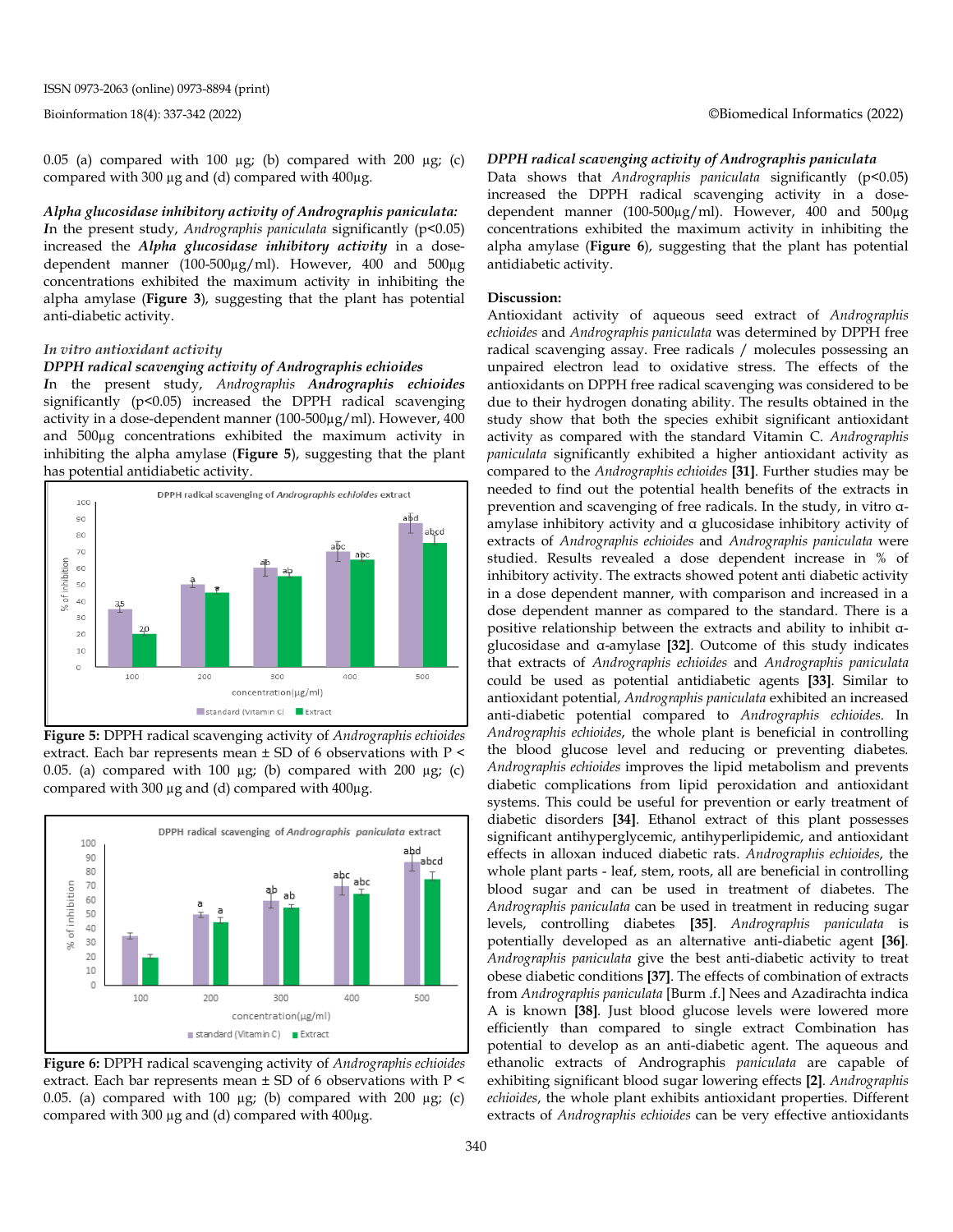ISSN 0973-2063 (online) 0973-8894 (print)

and it could protect biological systems against the oxidative stress including ageing, cancer, diabetes and cardiovascular disorder*. Andrographis echioides* is a good natural antioxidant source and has higher antioxidant potential **[39]**. *Andrographis paniculata* possess antioxidant properties and can be used in treating various disorders. *Andrographis paniculata* leaves possess anti-inflammatory, antioxidant and analgesic properties **[40]**. The components get involved in the antioxidant activity of *Andrographis paniculata* **[41]**. The antioxidant property can be delayed and prevent oxidation process and forms readily oxidizable substrates and it reduces to low concentration. It is used in lung infection treatments. A limitation of the study is that the sample size cannot be generalised over a population of a particular area. Sample size is very less as we are confined to few samples of the plant.

#### **Conclusion:**

Data shows that *Andrographis echioides* and *Andrographis paniculata* possess both antioxidant and anti-diabetic properties in ethanol extracts. The plant species is useful in treatment of various disorders and in prevention of diabetes without any side effects and with the natural properties of the plant.

**Acknowledgement**: The authors would like to thank Saveetha Dental College for their support to conduct this study.

**Source of funding:** The present project was funded by Saveetha Institute of Medical and Technical Sciences, Saveetha Dental College and Hospital, Saveetha University and The Kalpana Indane Gas Agency

#### **References:**

- **[1]** Singh GM *et al*. *PLoS. One*. 2013 **8**:e65174. https://doi.org/10.1371/journal.pone.0065174
- **[2]** Hossain MA *et al*. *Dhaka University Journal of Pharmaceutical Sciences*. 1970 **6**:15. do[i:10.3329/dujps.v6i1.338](http://dx.doi.org/10.3329/dujps.v6i1.338)
- **[3]** Naik P, *[Biochemistry](http://paperpile.com/b/6zYOIp/XAWQ)*[. 2010 593.](http://paperpile.com/b/6zYOIp/XAWQ)  do[i:10.5005/jp/books/11094\\_29](http://dx.doi.org/10.5005/jp/books/11094_29)
- **[4]** Lobo V *et al. [Pharmacognosy Reviews](http://paperpile.com/b/6zYOIp/Ge0E)*[. 2010](http://paperpile.com/b/6zYOIp/Ge0E) **4**:118. do[i:10.4103/0973-7847.70902](http://dx.doi.org/10.4103/0973-7847.70902)
- **[5]** [Aruoma OI.](http://paperpile.com/b/6zYOIp/bbVg) *Food [and Chemical Toxicology](http://paperpile.com/b/6zYOIp/bbVg)*[. 1994](http://paperpile.com/b/6zYOIp/bbVg) **32**:671. [doi:10.1016/0278-6915\(94\)90011-6](http://paperpile.com/b/6zYOIp/bbVg)
- **[6]** Vigneshwaran V *et al. European Journal of Pharmaceutical and Medical Research*. 2020 **7**:341
- **[7]** [Bhan MK](http://paperpile.com/b/6zYOIp/Wc05) *et al. [Scientia Horticulturae](http://paperpile.com/b/6zYOIp/Wc05)*[. 2006](http://paperpile.com/b/6zYOIp/Wc05) **107**:386. [doi:10.1016/j.scienta.2005.09.001](http://paperpile.com/b/6zYOIp/Wc05)
- **[8]** [Akbar S.](http://paperpile.com/b/6zYOIp/8R81) *[Altern Med Rev](http://paperpile.com/b/6zYOIp/8R81)*[. 2011](http://paperpile.com/b/6zYOIp/8R81) **16**:66.
- **[9]** [Kabir M](http://paperpile.com/b/6zYOIp/ix71) *et al*.*[Journal of Ethnobiology and Ethnomedicine](http://paperpile.com/b/6zYOIp/ix71)*[.](http://paperpile.com/b/6zYOIp/ix71)  2014**10**[:19. doi:10.1186/1746-4269-10-19](http://paperpile.com/b/6zYOIp/ix71)
- **[10]** [Hossain MS](http://paperpile.com/b/6zYOIp/WSzW) *et al. [The Scientific World Journal](http://paperpile.com/b/6zYOIp/WSzW)*[. 2014](http://paperpile.com/b/6zYOIp/WSzW) **14**:55 [doi:10.1155/2014/274905](http://paperpile.com/b/6zYOIp/WSzW)
- **[11]** [Saraswathi I](http://paperpile.com/b/6zYOIp/n5oY) *et al*. *[Peer Jo](http://paperpile.com/b/6zYOIp/n5oY)urnal*. 2020 **8**[:e10164.](http://paperpile.com/b/6zYOIp/n5oY) https://dx.doi.org/10.7717/peerj.10164
- **[12]** [Santhakumar P](http://paperpile.com/b/6zYOIp/eBhn) *et al*. *[Ind J Pharm Educ](http://paperpile.com/b/6zYOIp/eBhn)*[. 2021](http://paperpile.com/b/6zYOIp/eBhn) **55**:s265. doi:10.5530/ijper.55.1s.59
- **[13]** [Nambi G](http://paperpile.com/b/6zYOIp/HWFt) *et al*. *[Eur J Phys Rehabil Med](http://paperpile.com/b/6zYOIp/HWFt)*[. 2018](http://paperpile.com/b/6zYOIp/HWFt) **54**:880. http://dx.doi.org/10.23736/S1973-9087.18.05005-0
- **[14]** [Rajakumari R](http://paperpile.com/b/6zYOIp/LzUa) *et al*. *[Drug Dev Ind Pharm](http://paperpile.com/b/6zYOIp/LzUa)*[. 2020](http://paperpile.com/b/6zYOIp/LzUa) **46**:1219. https://doi.org/10.1080/03639045.2020.1788059
- **[15]** [Clarizia G](http://paperpile.com/b/6zYOIp/LtNA) *et al*. *[Emerging Research and Opportunities](http://paperpile.com/b/6zYOIp/LtNA)* [2019.](http://paperpile.com/b/6zYOIp/LtNA) DOI: 10.4018/978-1-7998-1530-3
- **[16]** [Solai Prakash AK](http://paperpile.com/b/6zYOIp/Wyaw) *et al. [Environ Toxicol](http://paperpile.com/b/6zYOIp/Wyaw)*. 2019 **34**[:1313-1319.](http://paperpile.com/b/6zYOIp/Wyaw) [PMID: 31423742]
- **[17]** [Tahmasebi S](http://paperpile.com/b/6zYOIp/73vU) *et al*[.](http://paperpile.com/b/6zYOIp/73vU) *[Cell Biol Int](http://paperpile.com/b/6zYOIp/73vU)*[. 2021](http://paperpile.com/b/6zYOIp/73vU) **45**:1498. [PMID: 33724614]
- **[18]** [Wadhwa R](http://paperpile.com/b/6zYOIp/EY7u) *et al. [J Food Biochem](http://paperpile.com/b/6zYOIp/EY7u)*. 2021 **45**[:e13572.](http://paperpile.com/b/6zYOIp/EY7u) [PMID: [33249629](http://www.ncbi.nlm.nih.gov/pubmed/33249629)]
- **[19]** [Vivekanandhan K](http://paperpile.com/b/6zYOIp/npmD) *et al*[.](http://paperpile.com/b/6zYOIp/npmD) *[Front Mol Biosci](http://paperpile.com/b/6zYOIp/npmD)*. 2021 **8**[:604447.](http://paperpile.com/b/6zYOIp/npmD) https://doi.org/10.3389/fmolb.2021.604447
- **[20]** [Ezhilarasan D.](http://paperpile.com/b/6zYOIp/geuF) *[Hepatobiliary Pancreat Dis Int](http://paperpile.com/b/6zYOIp/geuF)*[. 2020](http://paperpile.com/b/6zYOIp/geuF) **19**:429. [PMID: 32299655]
- **[21]** [Egbuna C \(Ed.\)](http://paperpile.com/b/6zYOIp/TgbpD) *et al*[. Preparation of Phytopharmaceuticals](http://paperpile.com/b/6zYOIp/TgbpD)  for the Management of Disorders, 2020 *Academic Press* USA. [https://www.elsevier.com/books/preparation-ofphytopharmaceuticals-for-the-management-ofdisorders/egbuna/978-0-12-820284-5]
- **[22]** [Kamath SM](http://paperpile.com/b/6zYOIp/KxGB) *et al*. *[Journal of Drug Delivery Science and](http://paperpile.com/b/6zYOIp/KxGB)  Technology*. 2020 **60**[:101992. doi:10.1016/j.jddst.2020.101992](http://paperpile.com/b/6zYOIp/KxGB)
- **[23]** [Barabadi H](http://paperpile.com/b/6zYOIp/kUsW) *et al*[.](http://paperpile.com/b/6zYOIp/kUsW) *[Inorganic Chemistry Communications](http://paperpile.com/b/6zYOIp/kUsW)*[. 2021](http://paperpile.com/b/6zYOIp/kUsW)  **129**[:108647. doi:10.1016/j.inoche.2021.108647](http://paperpile.com/b/6zYOIp/kUsW)
- **[24]** [Bharath B](http://paperpile.com/b/6zYOIp/qXWz) *et al*[.](http://paperpile.com/b/6zYOIp/qXWz) *[Journal of Molecular Structure](http://paperpile.com/b/6zYOIp/qXWz)*[. 2021](http://paperpile.com/b/6zYOIp/qXWz)  **1235**[:130229. doi:10.1016/j.molstruc.2021.130229](http://paperpile.com/b/6zYOIp/qXWz)
- **[25]** [Gowhari Shabgah A](http://paperpile.com/b/6zYOIp/kqhd) *et al*. *[IUBMB Life](http://paperpile.com/b/6zYOIp/kqhd)*[. 2021](http://paperpile.com/b/6zYOIp/kqhd) **73**:65. https://doi.org/10.1002/iub.2510
- **[26]** [Sridharan G](http://paperpile.com/b/6zYOIp/s9qP) *et al*[.](http://paperpile.com/b/6zYOIp/s9qP) *[J Oral Pathol Med](http://paperpile.com/b/6zYOIp/s9qP)*[. 2019](http://paperpile.com/b/6zYOIp/s9qP) **48**:299. [PMID: 30714209]
- **[27]** [R H, Hannah R](http://paperpile.com/b/6zYOIp/6Ltt) *et al*. *[Oral Surgery, Oral Medicine, Oral](http://paperpile.com/b/6zYOIp/6Ltt)  Pathology and Oral Radiology*[. 2020](http://paperpile.com/b/6zYOIp/6Ltt) **130**:306. [doi:10.1016/j.oooo.2020.06.021](http://paperpile.com/b/6zYOIp/6Ltt)
- **[28]** [J PC, Marimuthu](http://paperpile.com/b/6zYOIp/tngW) *et al. [Clin Implant Dent Relat Res](http://paperpile.com/b/6zYOIp/tngW)*[. 2018](http://paperpile.com/b/6zYOIp/tngW)  **2**[:531.](http://paperpile.com/b/6zYOIp/tngW) PMID: 29624863
- **[29]** [Wahab PUA](http://paperpile.com/b/6zYOIp/q2Hx) *et al. [J Oral Maxillofac Surg](http://paperpile.com/b/6zYOIp/q2Hx)*[. 2018](http://paperpile.com/b/6zYOIp/q2Hx) **76**:1160. [PMID: 29406253
- **[30]** [Mudigonda SK](http://paperpile.com/b/6zYOIp/5n96O) *et al*. *[Journal of Cranio-Maxillofacial Surgery](http://paperpile.com/b/6zYOIp/5n96O)*[.](http://paperpile.com/b/6zYOIp/5n96O)  [2020](http://paperpile.com/b/6zYOIp/5n96O) **48**:599. https://doi.org/10.1016/j.jcms.2020.04.005
- **[31]** [Egbuna C](http://paperpile.com/b/6zYOIp/NBi7) *et al*. . *[Academic Press](http://paperpile.com/b/6zYOIp/NBi7)*. 2020.
- **[32]** [Mudigonda SK](http://paperpile.com/b/6zYOIp/Avex) *et al*. *[Journal of Cranio-Maxillofacial Surgery](http://paperpile.com/b/6zYOIp/Avex)*[.](http://paperpile.com/b/6zYOIp/Avex)  2020 **48**[:599. doi:10.1016/j.jcms.2020.04.005](http://paperpile.com/b/6zYOIp/Avex)
- **[33]** [Sindhu](http://paperpile.com/b/6zYOIp/O3Zc) *et al. Pak J Pharm Sciences*. 2020 **33**: 2347. doi.org/10.36721/PJPS.2020.33
- **[34]** [Ruba ASA](http://paperpile.com/b/6zYOIp/bb1B) *et al*. *[International Research Journal of Pharmacy](http://paperpile.com/b/6zYOIp/bb1B)*[.](http://paperpile.com/b/6zYOIp/bb1B)  [20167:110. doi:10.7897/2230-8407.07675](http://paperpile.com/b/6zYOIp/bb1B)
- **[35]** [Santhakumar P](http://paperpile.com/b/6zYOIp/c4t5) *et al*. *Indian [Journal of Pharmaceutical](http://paperpile.com/b/6zYOIp/c4t5)  Education and Research*[. 2021](http://paperpile.com/b/6zYOIp/c4t5) **55**:s265. [doi:10.5530/ijper.55.1s.59](http://paperpile.com/b/6zYOIp/c4t5)
- **[36]** [Komalasari T](http://paperpile.com/b/6zYOIp/Kdgd) *et al. [International Journal of Public Health](http://paperpile.com/b/6zYOIp/Kdgd)  Science (IJPHS)*. 2015 **4**[:256. doi:10.11591/ijphs.v4i4.4743](http://paperpile.com/b/6zYOIp/Kdgd)
- **[37]** [Adnyana IK](http://paperpile.com/b/6zYOIp/e9Ma) *et al*. *[Research Journal of Medicinal Plant](http://paperpile.com/b/6zYOIp/e9Ma)*[. 2013](http://paperpile.com/b/6zYOIp/e9Ma)  **7**[:158. doi:10.3923/rjmp.2013.158.164](http://paperpile.com/b/6zYOIp/e9Ma)
- **[38]** Cao Y. *PeerJ.* [2020. doi:10.7287/peerj.10164v0.2/reviews/2](http://paperpile.com/b/6zYOIp/gEYR)
- **[39]** [Bokhari J](http://paperpile.com/b/6zYOIp/xz2l) *et al*. *[Journal of Ethnopharmacology](http://paperpile.com/b/6zYOIp/xz2l)*[. 2015](http://paperpile.com/b/6zYOIp/xz2l) **172:**377. [doi:10.1016/j.jep.2015.06.049](http://paperpile.com/b/6zYOIp/xz2l)
- **[40]** Adedapo AA *et al*. *J Basic Clin Physiol Pharmacol*. 2015